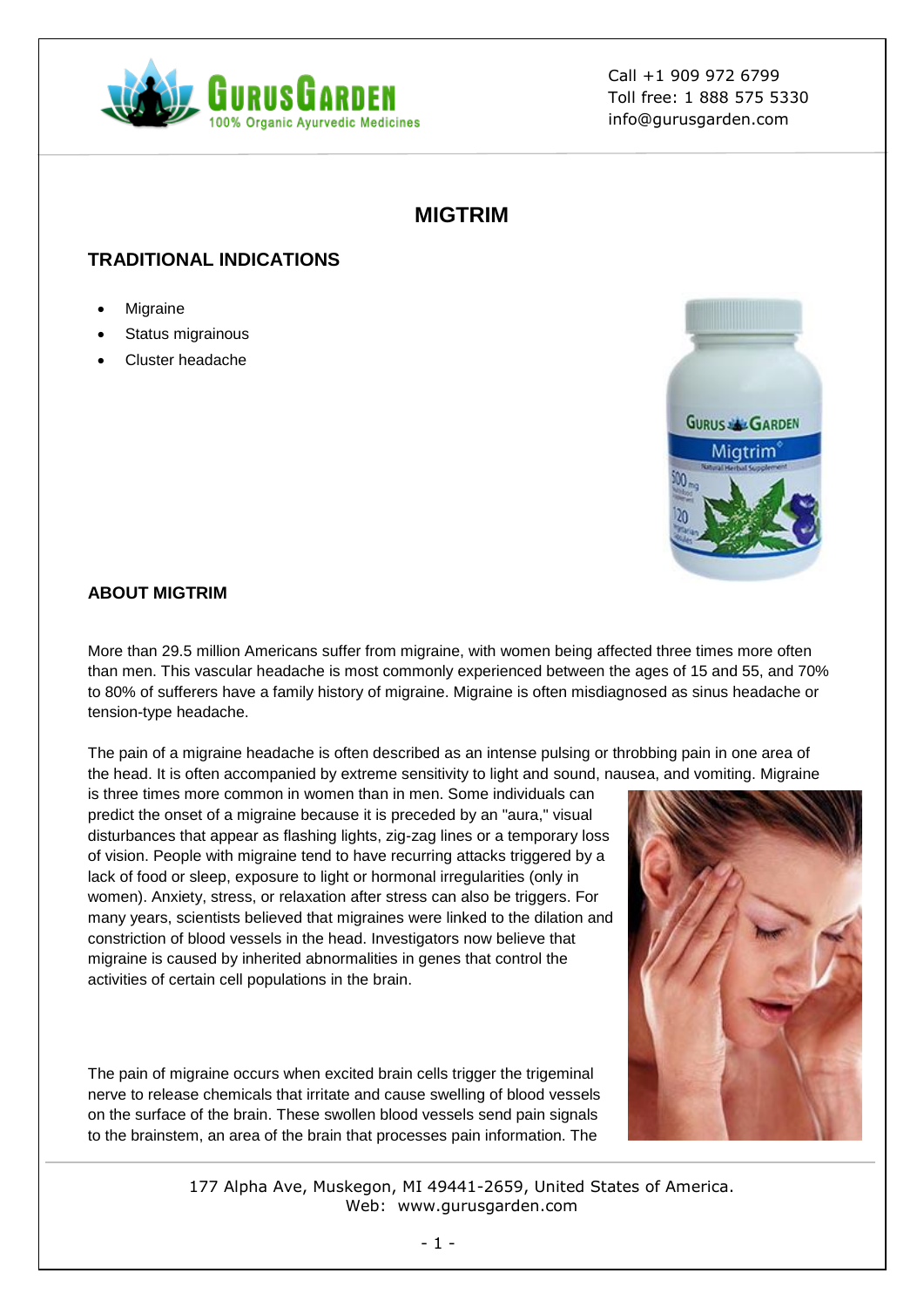

pain of migraine is a "referred" pain that is typically felt around the eye or temple area. Pain can also occur in the face, sinus, and jaw or neck area. Once the attack is full-blown, many people will be sensitive to anything touching their head.

Migraine pain is often described as throbbing or pulsating pain that is intensified by routine physical activity, coughing, straining, or lowering the head. The headache is often so severe that it interferes with daily activity and may awaken the person. The attack is debilitating, and migraine sufferers are often left feeling tired and weak once the headache has passed.



Tests such as the CT scan and MRI are useful to confirm the lack of organic causes for the headaches. There is currently no test to confirm the diagnosis of migraine.

A migraine typically begins in a specific area on one side of the head, then spreads and builds in intensity over 1 to 2 hours and then gradually subsides. It can last up to 24 hours, and in some cases, several days.

There may be accompanying symptoms such as nausea, vomiting, sensitivity to light (photophobia), or

sensitivity to sound (phonophobia). Hands and feet may feel cold and sweaty and unusual odors may be intolerable.

#### **Migraine characteristics include:**

- Pain typically on one side of the head
- Pain has a pulsating or throbbing quality
- Moderate to intense pain affecting daily activities
- Nausea or vomiting
- Sensitivity to light and sound
- Attacks last four to 72 hours, sometimes longer
- Visual disturbances or aura
- Exertion such as climbing stairs makes headache worse

### **DOSAGE and DIRECTIONS**



For Adults 18 yrs or above, two (2) Capsules twice daily (every 12 hours) in empty stomach with lukewarm water.

Please give minimum 30 min to take any food after taking MIGTRIM.

Take optimum water to enhance elimination of released toxins from the body.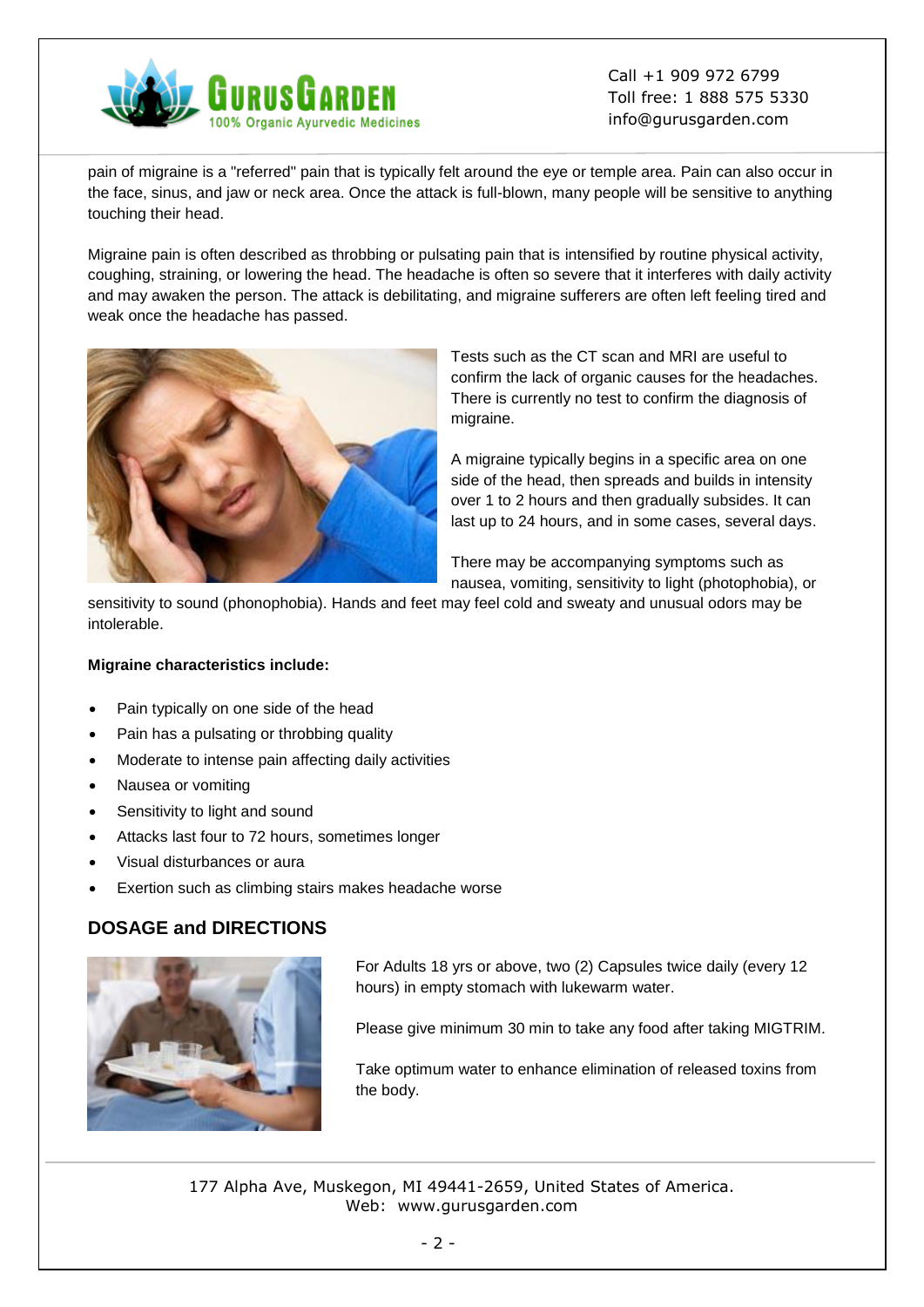

## **INGREDIENTS**

| <b>Supplement Facts</b><br>Serving Size: 2 Capsules (500 mg each)<br>Servings per container: 60 |       |        |
|-------------------------------------------------------------------------------------------------|-------|--------|
| Each Serving contains                                                                           |       | %DV    |
| Vitex Negundo                                                                                   | 75 mg | $\ast$ |
| Zingiber Officinale                                                                             | 75 mg | $\ast$ |
| Eclipta Alba                                                                                    | 75 mg | $\ast$ |
| Phyllanthus Niruri                                                                              | 75 mg | $\ast$ |
| <b>Strobilanthes Cucumerin</b>                                                                  | 75 mg | $\ast$ |
| Monochoria Vaginalis                                                                            | 75 mg | $\ast$ |
| Evolvulus Alsinoides                                                                            | 50 mg | $\ast$ |
| * Daily value (DV) not established.                                                             |       |        |

# **TESTIMONIALS**

#### Migraine

I have been a migraine sufferer all my life. I am a 40 yr old woman and I get horrible debilitating migraines several times a week. When they come on, it is almost impossible for me to function at all and I am highly sensitive to light. My vision even becomes impaired and they are often accompanied by vomiting. My doctor has given me many migraine medications but they just don't help at all.

I don't normally buy off the internet but I was at the end of my rope. I did an internet search on natural herbal migraine products and your site came up. It was really a blessing. I ordered one bottle of **MIGTRIM** after your recommendation.